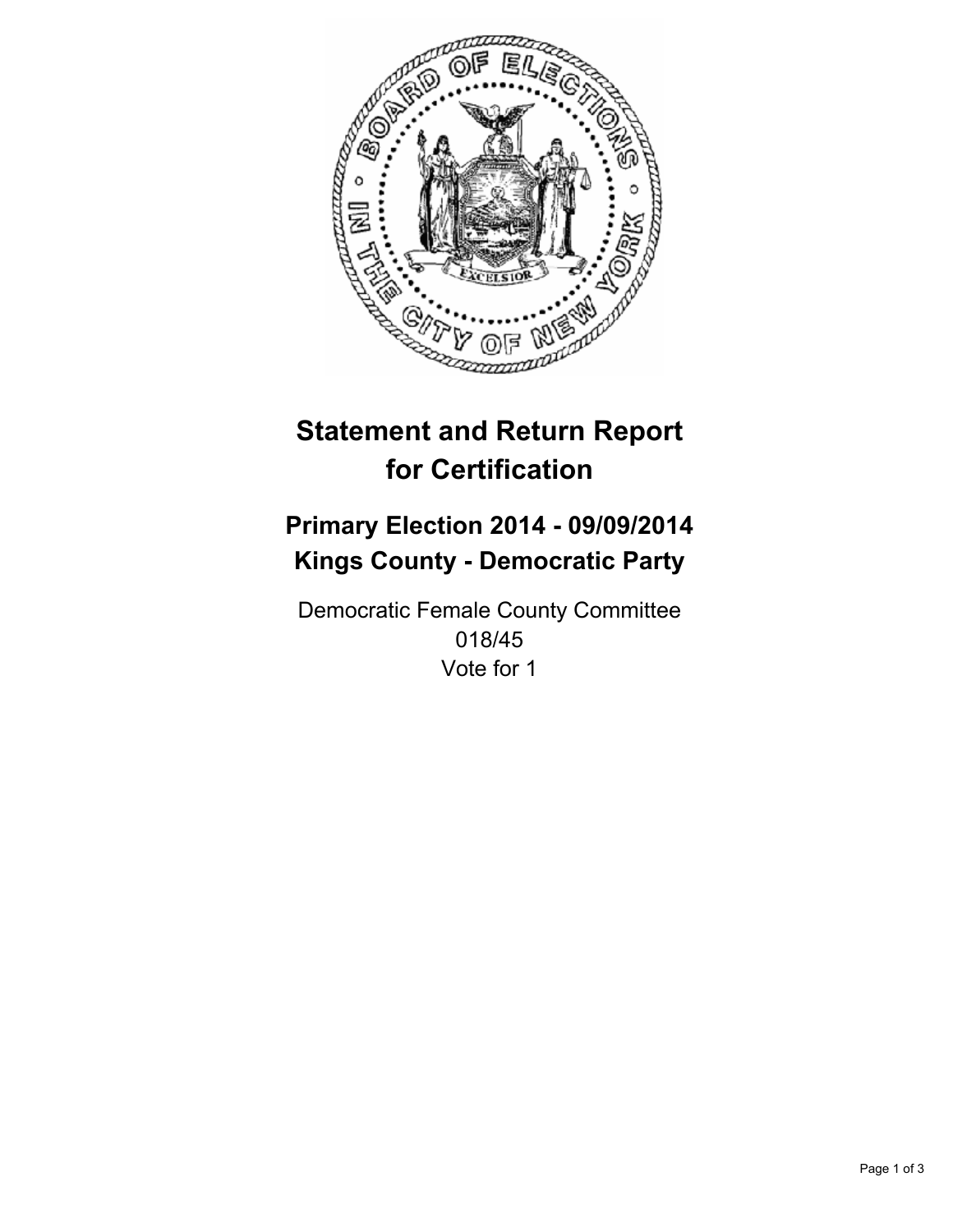

### **Assembly District 45**

| <b>PUBLIC COUNTER</b>                                    |              |
|----------------------------------------------------------|--------------|
| <b>EMERGENCY</b>                                         | 0            |
| ABSENTEE/MILITARY                                        |              |
| <b>FEDERAL</b>                                           | 0            |
| <b>SPECIAL PRESIDENTIAL</b>                              | 0            |
| <b>AFFIDAVIT</b>                                         | 0            |
| <b>Total Ballots</b>                                     | $\mathbf{2}$ |
| Less - Inapplicable Federal/Special Presidential Ballots | 0            |
| <b>Total Applicable Ballots</b>                          | $\mathbf{2}$ |
| <b>TATYANA GUTMAN</b>                                    |              |
| <b>LINDA EPSTEIN</b>                                     | 0            |
| <b>Total Votes</b>                                       |              |
| Unrecorded                                               |              |